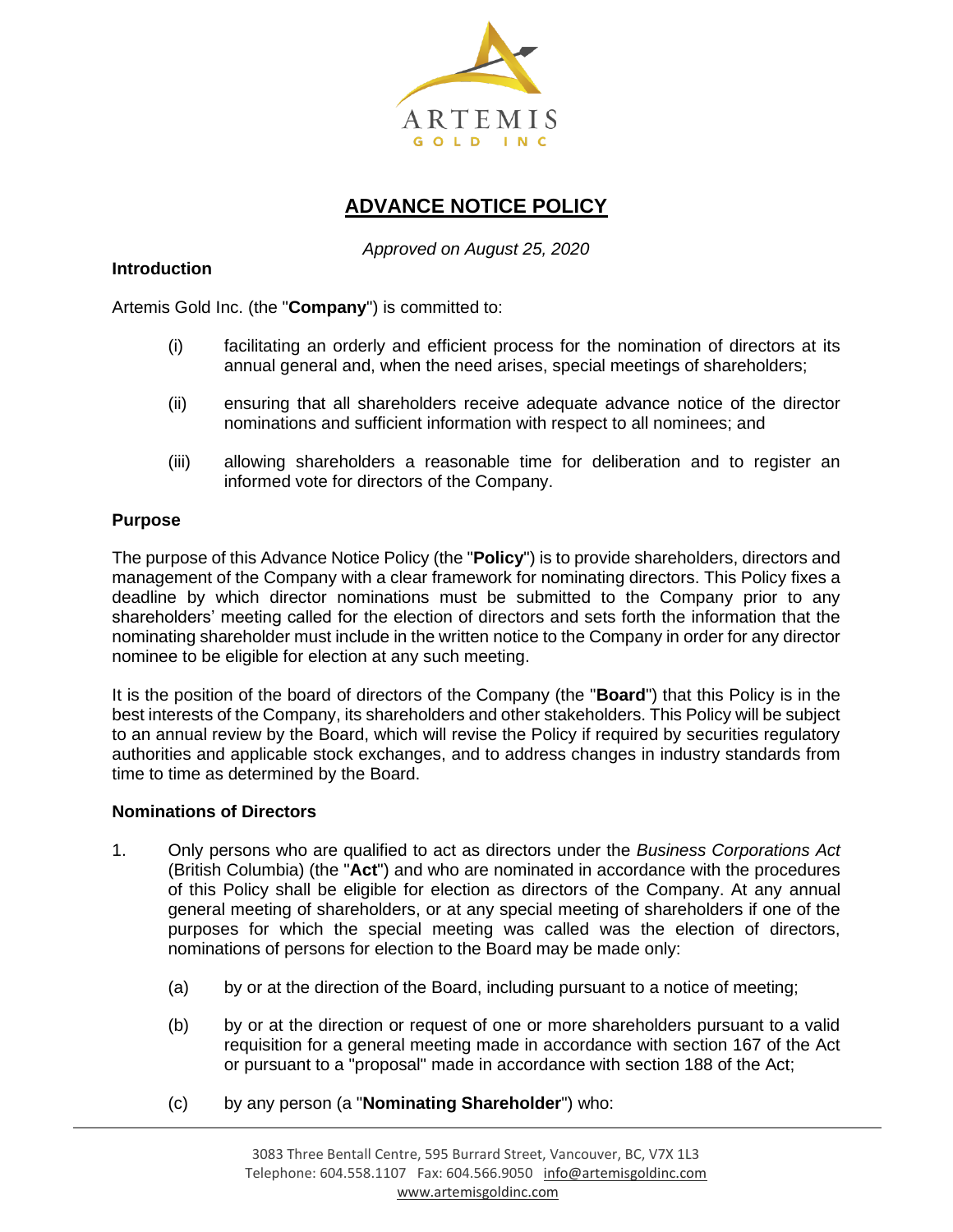- (i) at the close of business on the date of the giving by the Nominating Shareholder of the notice provided for in this Policy and at the close of business on the record date fixed by the Company for notice of such meeting, (a) is a "registered owner" (as defined in the Act) of one or more shares of the Company carrying the right to vote at such meeting, or (b) beneficially owns shares carrying the right to vote at such meeting and provides evidence of such ownership that is satisfactory to the Company, acting reasonably. In cases where a Nominating Shareholder is not an individual, the notice set forth in paragraph 4 below must be signed by an authorized representative, being a duly authorized director, officer, manager, trustee or partner of such entity who provides such evidence of such authorization that is satisfactory to the Company, acting reasonably; and
- (ii) in either case, complies with the notice procedures set forth in this Policy.
- 2. In addition to any other requirements under applicable laws, for a valid nomination to be made by a Nominating Shareholder in accordance with this Policy, the Nominating Shareholder must have given notice thereof (the "**Notice**") that is both timely (in accordance with paragraph 3 below) and in proper written form (in accordance with paragraph 4 below) to the Corporate Secretary of the Company at the principal executive offices of the Company.
- 3. To be timely, a Nominating Shareholder's Notice to the Corporate Secretary of the Company must be given:
	- (a) in the case of an annual general meeting of shareholders, not fewer than thirty (30) nor more than sixty-five (65) days prior to the date of the annual general meeting of shareholders; provided, however, that in the event that the annual general meeting of shareholders is to be held on a date that is fewer than fifty (50) days after the date (the "**Notice Date**") on which the first public announcement (as defined below) of the date of the annual general meeting was made, Notice by the Nominating Shareholder may be given not later than the close of business on the tenth (10<sup>th</sup>) day following the Notice Date; and
	- (b) in the case of a special meeting (that is not also an annual general meeting) of shareholders called in whole or in part for the purpose of electing directors (whether or not called for other purposes), not later than the close of business on the fifteenth (15<sup>th</sup>) day following the day on which the first public announcement of the date of the special meeting of shareholders was made.
- 4. To be in proper written form, a Nominating Shareholder's Notice must be addressed to the Corporate Secretary of the Company, and must set forth:
	- (a) as to each person whom the Nominating Shareholder proposes to nominate for election as a director:
		- (i) the name, province or state and country of residence of the person;
		- (ii) the principal occupation or employment of the person, and the principal occupation or employment within the five years preceding the Notice;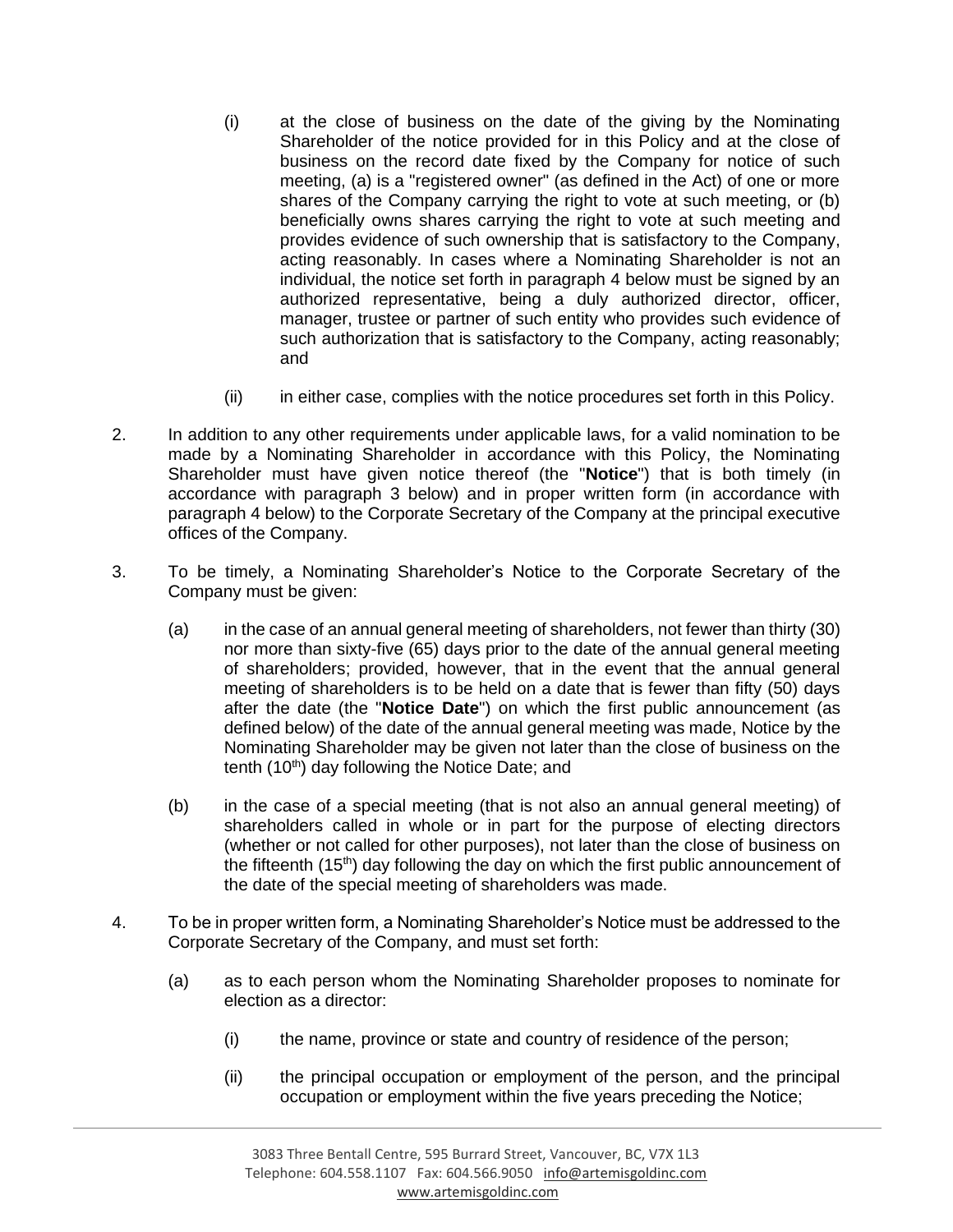- (iii) the number of shares in the capital of the Company that are beneficially owned, or controlled or directed, directly or indirectly, by the person as of the record date for the meeting of shareholders (if such date shall then have been made publicly available and shall have occurred) and as of the date of such Notice; and
- (iv) a statement as to whether such person would be "independent" of the Company (within the meaning of sections 1.4 and 1.5 of National Instrument 52-110, *Audit Committees*, of the Canadian Securities Administrators, as such provisions may be amended from time to time) if elected as a director at such meeting; and
- (v) any other information relating to the person that would be required to be disclosed in a dissident's proxy circular in connection with the solicitation of proxies for the election of directors pursuant to the Act and Applicable Securities Laws (as defined below); and
- (b) as to the Nominating Shareholder giving the Notice, full particulars regarding any proxy, contract, agreement, arrangement or understanding pursuant to which such Nominating Shareholder has a right to vote or direct the voting of any shares of the Company and any other information relating to such Nominating Shareholder that would be required to be disclosed in a dissident's proxy circular in connection with the solicitation of proxies for the election of directors pursuant to the Act and Applicable Securities Laws.

The Company may require any proposed nominee to furnish such other information as may be required by the Act or Applicable Securities Laws to determine the eligibility of such proposed nominee to serve as an independent director of the Company. As soon as practicable following receipt of a Nominating Shareholder's Notice (and such other information referred to above, as applicable) that complies with this Policy, the Company shall publish the details of such Notice through a public announcement.

- 5. No person shall be eligible for election as a director of the Company unless nominated in accordance with the provisions of this Policy; provided, however, that nothing in this Policy shall be deemed to preclude discussion by a shareholder (as distinct from the nomination of directors) at a meeting of shareholders of any matter that is properly before such meeting pursuant to the provisions of the Act or the discretion of the Chairman. The Chairman of the meeting shall have the power and duty to determine whether a nomination was made in accordance with the provisions of this Policy and, if the Chairman determines that any proposed nomination is not in compliance with such provisions, to declare that such defective nomination shall be disregarded.
- 6. For purposes of this Policy:
	- (a) "**public announcement**" means disclosure in a press release reported by a national news service in Canada, or in a document publicly filed by the Company under its profile on the System for Electronic Document Analysis and Retrieval (SEDAR) at www.sedar.com; and
	- (b) "**Applicable Securities Laws**" means, collectively, the applicable securities legislation of each relevant province and territory of Canada, as amended from